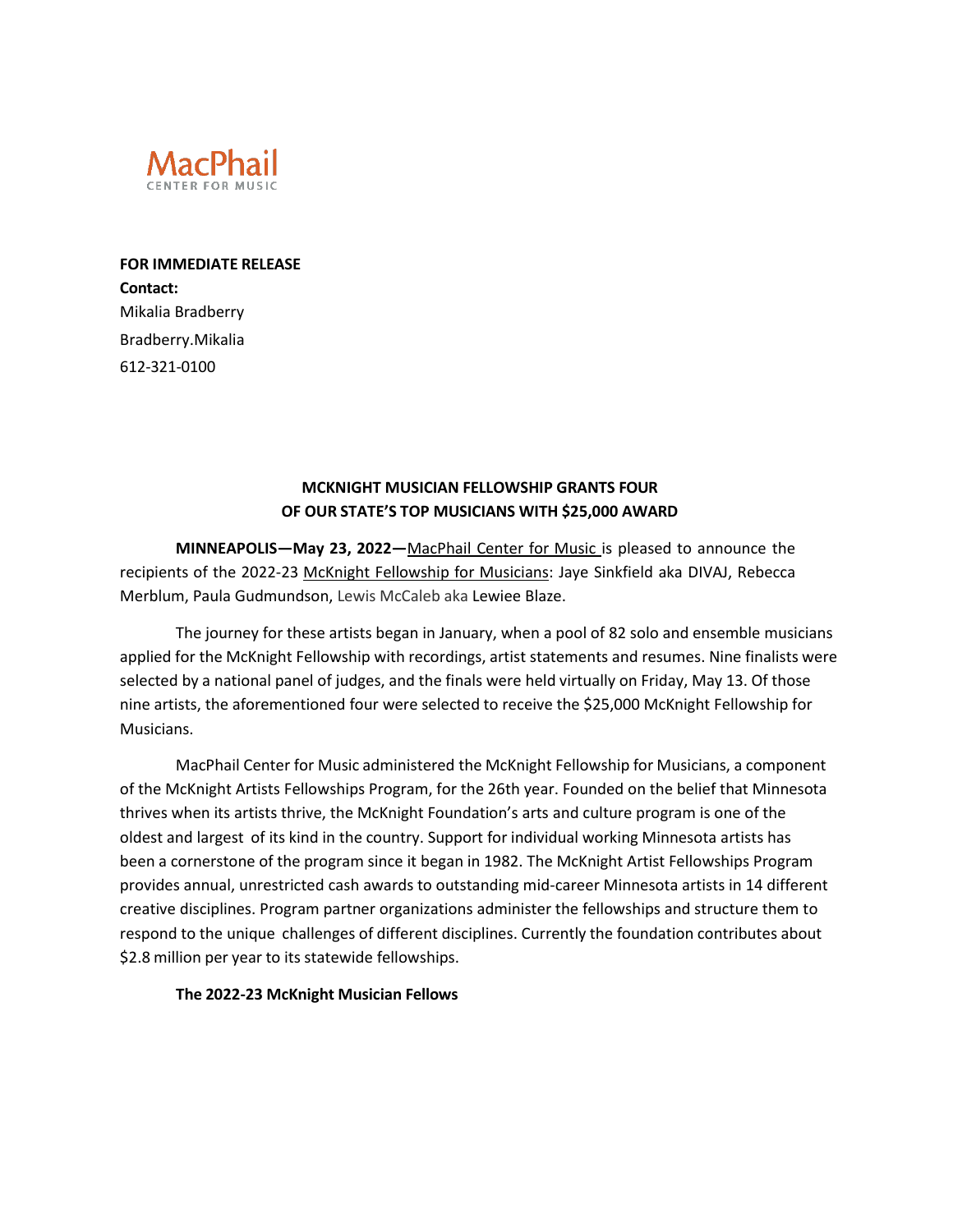

#### **Jaye Sinkfield, aka DIVAJ—Rapper, Hip-Hop, Saint Paul:**

DIVAJ is a Minnesota Twin Cities based live performer, writer, and recording artist. They are Black Femme Queer hip-hop artist with the talent and skill to rise to the top of the entertainment industry, a business mindset to impact the culture of both consumer and community, while intentionally healing black wounds, protecting feminine bodies, and valuing queer authenticity through their art. They stand tall in their blackness, bloom effortlessly in their femininity, and embrace their authentic queerness.



### **Rebecca Merblum, Cello—Classical, Minneapolis**:

Rebecca Merblum is a cellist based in Minneapolis, originally from Connecticut, who has woven her musical life around chamber music, collaboration, and teaching. She plays as a frequent guest with the St Paul Chamber Orchestra and the Minnesota Bach Society, among many. During the pandemic Rebecca crafted collaborations with the James Sewell Ballet and composer, Chad Hughes exploring the evolution of dance forms from the 18th century to the present. Driven by the interwoven nature of the artistic process Rebecca also held a Target Center Residency at the Weisman Museum entitled Cello Conversations. The final panel 'What Do You Hear' inspired the project to continue into its second phase and it is now supported under the umbrella of Springboard for the Arts Fiscal Incubator Program. Early in 2020 she was awarded a grant for her initiative 'Your

Dance' by Springboard for the Arts as they addressed Artists Combating Isolation. Rebecca is also very much involved in mentoring and working with students in Nairobi as a part of the Art of Music Foundation. She is the Co-Artistic Director of the Kenya International Cello Festival coming in May 2022 along with her newly launched Chamber Music Series in partnership with the Fueled Collective - 'Sound Dialogue.' Most recently Rebecca was awarded an Artist in Residence Grant in connection with the Global Music Initiative at MacPhail. Her chosen project is entitled Threads and speaks to the invisible nature of connection as represented in sound, language, and visual art.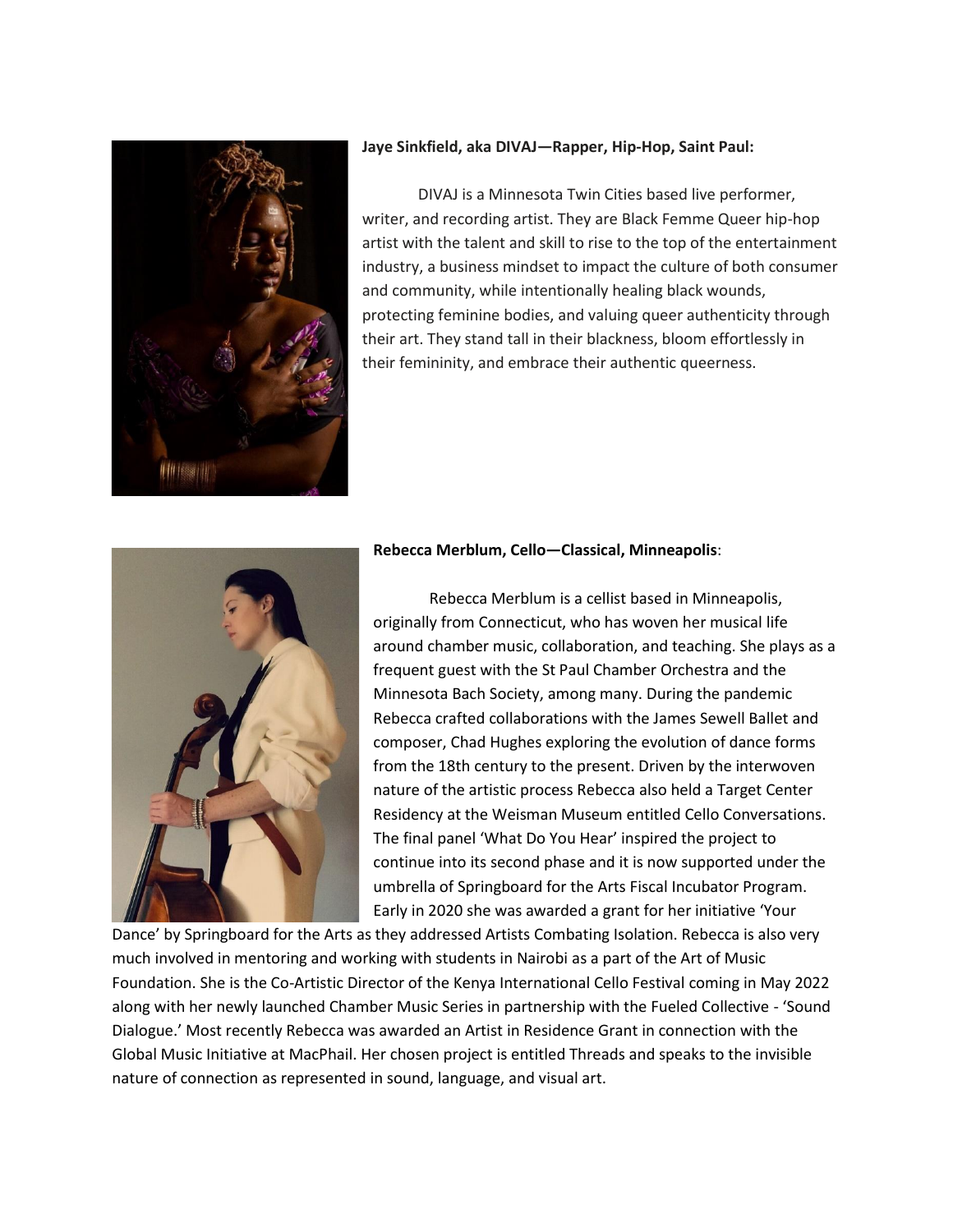

## **Paula Gudmundson, Flute—Classical, Duluth:**

Paula Gudmundson focuses on centering her work around collaboration, community engagement and bringing voice to the absent narratives in the arts. This includes creating recordings, editions, commissions, and collaborations which push our field beyond the concert stage. Gudmundson has performed at numerous music festivals and events, including regional, national, and international

conferences of the College Music Society, National Flute Association conventions, Minnesota Public Radio's Class Notes Artist, International Flute Festival of Costa Rica, and La Côte Flûte Festival. Recordings include La Flauta of Buenos Aires (2012), Breaking Waves (2019) and Melodies of the Forest (2022). Gudmundson is Associate Professor of Flute and Music Department Head at the University of Minnesota Duluth.



## **Lewis McCaleb aka Lewiee Blaze, Voice & Piano, Hip-Hop, Minneapolis:**

Lewis McCaleb aka Lewiee Blaze is a Universal Artist & Visionary. He co-founded N4 Collective, an Arts, Entertainment, and Recreation cooperative that provides personal, professional, and economic opportunities to artists and entrepreneurs. N4 represents New Mindsets, New Media, New Leaders, and New Narratives, a philosophy created to promote self-care, self-expression, self-confidence, and selfworth. Born and raised in the Twin Cities of

Minnesota, Lewiee has overcome life's challenges and aspires to inspire others by providing content about truth, love, peace, freedom, and justice.

Additionally, five solo artists were named finalists and will receive \$1,000: Sara Abdelaal aka RRA of Minneapolis (keyboard, bass guitar, vox - Synth Punk), El Karnwie-Tuah aka Tarli of St. Paul (vocal - Hip-Hop/Rap), Chadwick Phillips aka Niles of Minneapolis (vocal - Hip-Hop/Rap), Allalaghatta (A.) Pavan of Minneapolis (tabla - Hindustani (North Indian) Classical), and Sahar Hassan of St. Paul (voice, mezzosoprano, – Classical).

## **About the McKnight Foundation**

The McKnight Foundation, a Minnesota-based family foundation, advances a more just,